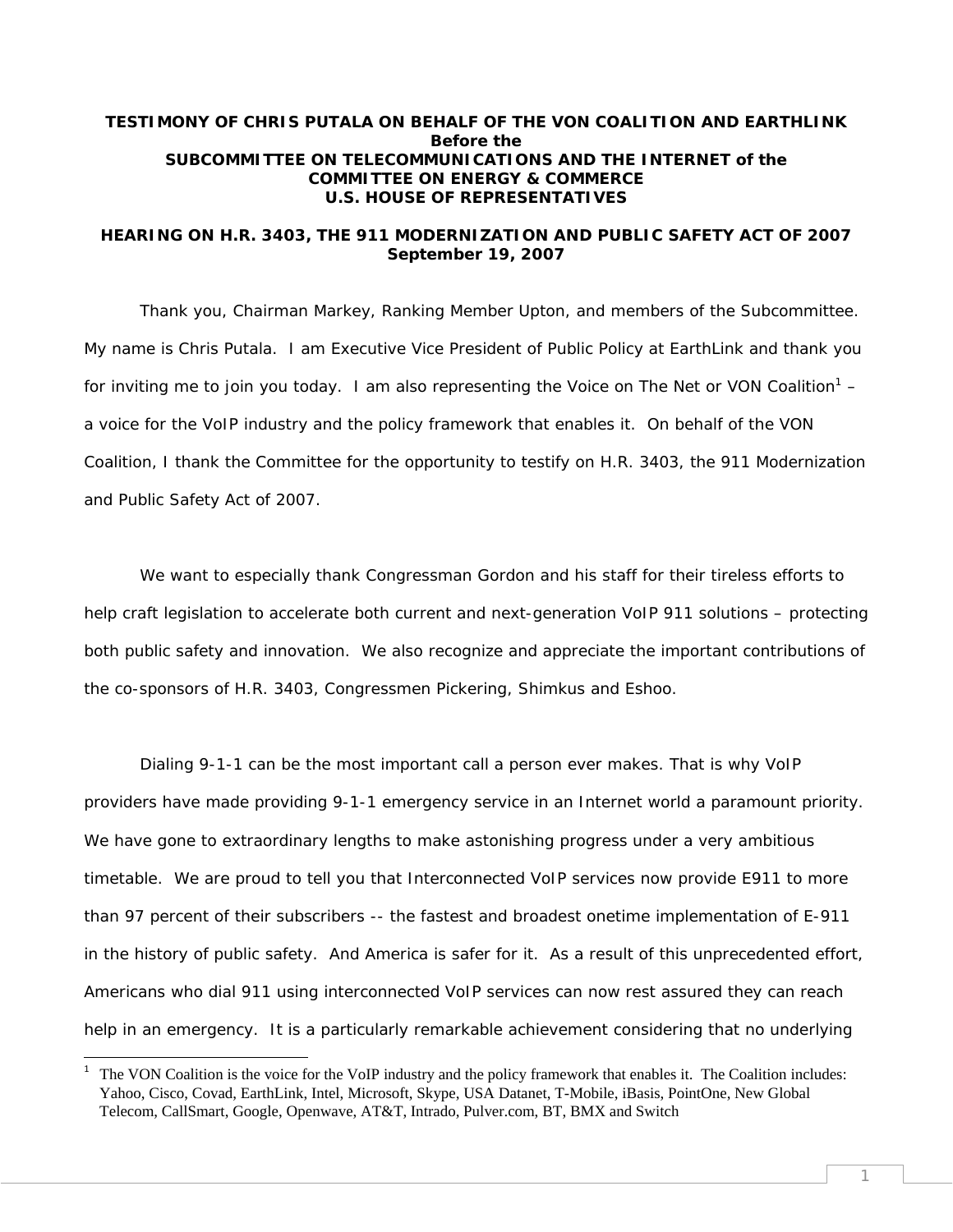network connectivity provider can yet offer VoIP providers like EarthLink the ability to connect to all selective routers nationwide.

Make no mistake about it - this is critical public safety legislation, but it is also allows consumers to take advantage of innovative new technology that puts the consumer in control of their communication. EarthLink's flagship service package, for example, offers consumers both ultrafast broadband service and VoIP, with unlimited calling within the U.S., Puerto Rico and Canada, and the call management and unified messaging capabilities that VoIP allows. These offerings improve the value *to consumers* of making the switch to broadband. Around the world, broadband take up is often inextricably linked to VoIP take-up.

Thus, we are here today to encourage this Committee to take necessary steps to further accelerate current generation 911 solutions in areas where it can't be offered and – just as importantly – to chart a path to next generation 911 services. It's no secret that America's 911 network is still providing 911 and E911 today using 1960s-era technology, and that is part of the difficulty in delivering E911 services for IP based interconnected VoIP everywhere. We need to get the whole country to a twenty-first century, IP-based 911 systems.

H.R. 3403 does both, and as a result will help unleash the full promise of Internet voice communications. With the right legal and regulatory framework, the potential for VoIP-led innovation is immense.

As this Committee is well aware, consumers and businesses are flocking to VoIP because VoIP it enables them to do much, much more than yesterday's analog POTS phones. By transforming voice communications from a network function into a software service, VoIP can integrate communications and data in entirely new ways. Families are gaining unprecedented independence as well as new flexibility and features not possible in yesterday's telephone network. With VoIP, a consumer can choose to direct work calls to their office or mobile phone, and personal calls to their home or mobile number, depending on the time of day. A VoIP consumer can specify

 $\overline{\mathcal{L}}$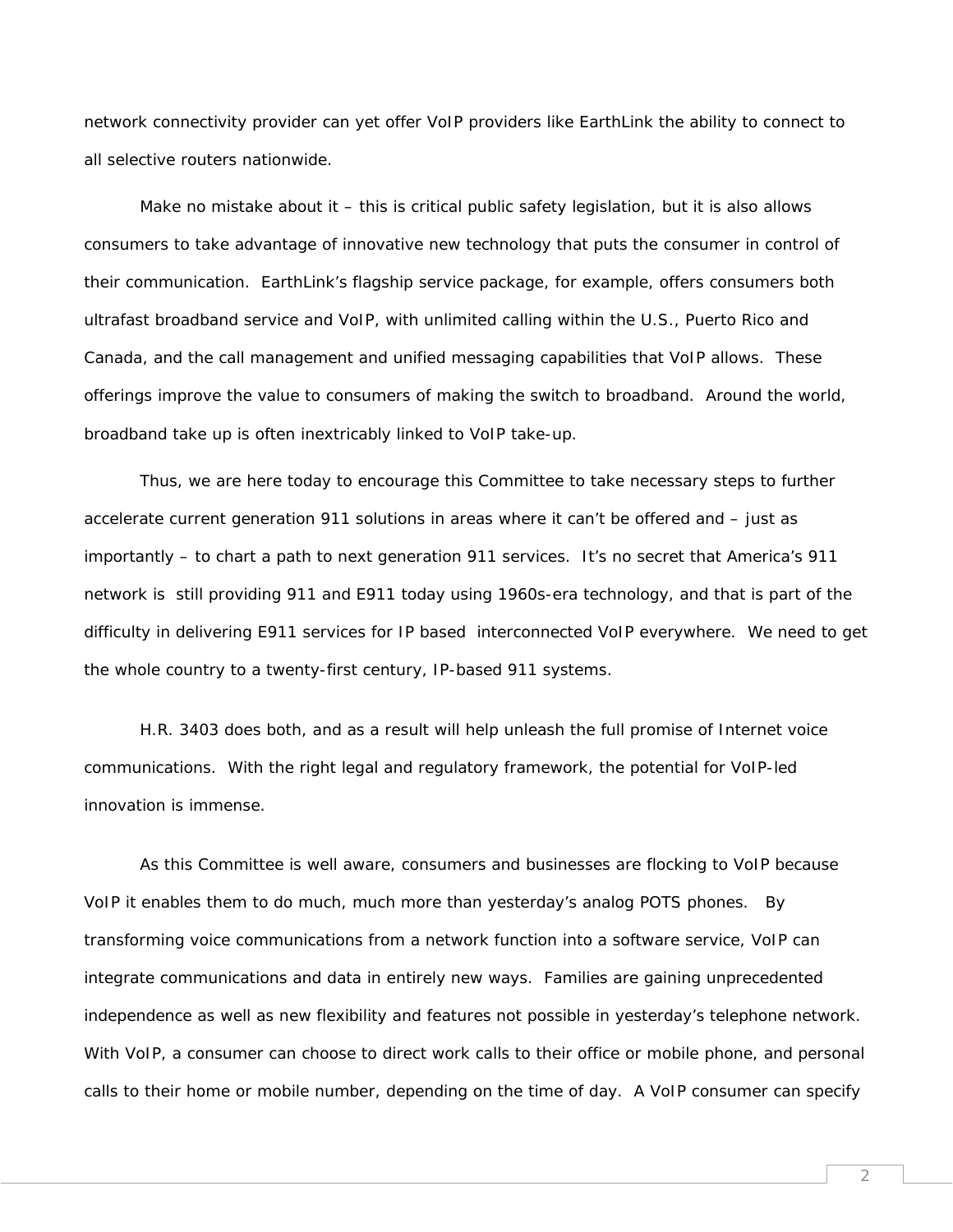in what order his or her several phones should be rung and can integrate voice services in new ways -- bringing the power of the Internet to voice communications. At the same time, connectivity, quality and reliability have improved to equal if not surpass that of the legacy phone network<sup>2</sup>. And to top it off, VoIP is cutting consumers' phone bills by as much as 40 percent.

In the workplace, businesses, small and large, are tapping into VoIP for breakthrough new features that enable businesses to function more efficiently and respond more effectively to the needs of consumers. More Americans can now work from home, allowing businesses to homesource rather than outsource jobs. Importantly, the mobility features of VoIP empower businesses to maintain continuity in an outage or disaster where offices could be inaccessible but employees will still need to communicate.

E**conomists now estimate that ensuring continued VoIP competition can save consumers an astounding \$100 billion over the next 5 years – putting real money back into consumers' pockets through the power of competition.** You don't even have to be a VoIP subscriber to benefit – the resultant competition that VoIP engenders can help drive down phone bills by hundreds of dollars a year for nearly every American.

To accelerate these vast benefits, I wish to highlight today six 911 related barriers that must be removed – five of which are addressed by H.R. 3403, and one which I hope can be addressed as the legislation moves forward.

 **First, make sure interconnected VoIP providers have the full toolkit available to provide current generation E911 to consumers throughout the country wherever** 

-

 $<sup>2</sup>$  In a recent survey, nearly 90 percent of Interconnected VoIP early adopter households claim the same or better voice</sup> quality and service reliability than traditional landline service (March 2006 survey by Telephia.) Another study found 85% of VoIP calls exceed PSTN quality, and that VoIP calls connect quicker than PSTN calls (Minacom's, August, 2006 Standards‐ Based, North American & Global VoIP Testing Study.)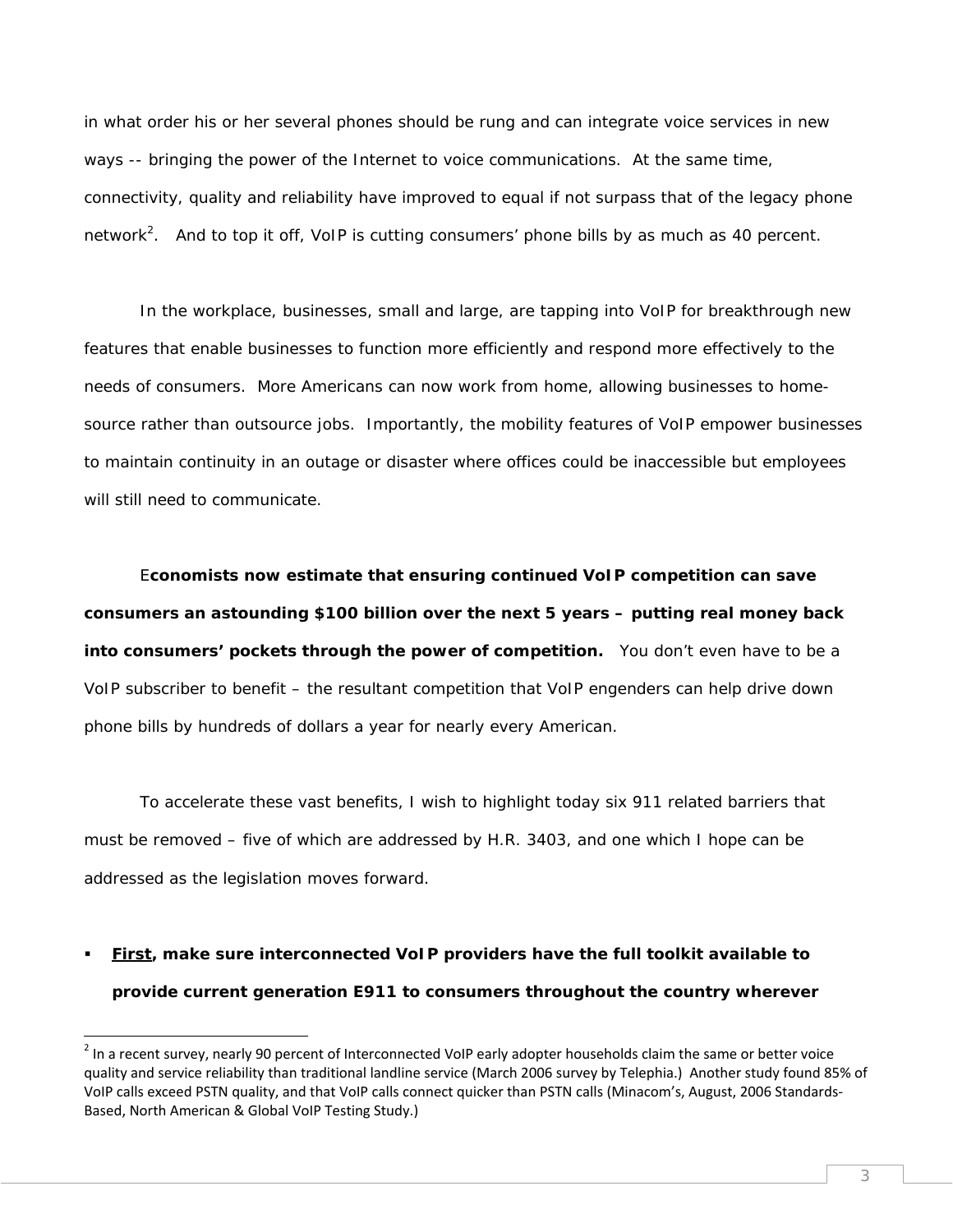**possible.** VoIP providers have made tremendous progress delivering E911 services. But they have had to do so without any assurances that they can get the tools necessary to do so. For example today, the FCC limits the distribution of critical p-ANI telephone numbers necessary to route VoIP 911 calls to certified telecommunications carriers. When the FCC issued its VoIP 911 rules, it also remarkably found that it lacked the authority to require other entities to provide VoIP providers direct access to the 911 network components. These limitations lead to unnecessary delays and gaps in the ability deliver full E911 service throughout the country. This legislation provides VoIP providers with the same access to the 911 network as cell phone (CMRS) providers enjoy today in order to mimic the current 9-1-1 infrastructure. By including reasonable access provisions in the legislation, the 9-1-1 system remains a public trust, not a tool to slow competition. By providing direct access to the 911 network, and increasing the number of selective routers that can be accessed, Congress can remove a critical barrier for consumer adoption of VoIP in new regions of the country, and help narrow the current "digital voice divide" between those who can enjoy the benefits of VoIP and those who cannot. To really close this divide altogether, however, the country needs to move PSAPs, especially those in the hard-to-reach rural areas, to a twenty-first century, IP-based 911 system.

 **Second, providing liability parity.** 911 calltakers are doing one of the most important jobs in the country, but lack the same liability safeguards when receiving a 911 call from a VoIP consumer as from a wireline and wireless consumer. Thus 911 calltakers and PSAPs are potentially exposed to liability and in some cases have refused to accept VoIP 911 calls - potentially putting lives on the line and VoIP consumers at risk. Unfortunately, numerous jurisdictions across the country have indicated an unwillingness to receive VoIP emergency E911 calls because of the absence of this liability protection. We need your help in removing this ambiguity immediately. Throughout the life of a VoIP 911 call multiple parties (including carriers, VoIP service providers and their partners, and PSAPs and their network partners) touch the call to transfer it throughout the system. Because there are no liability protections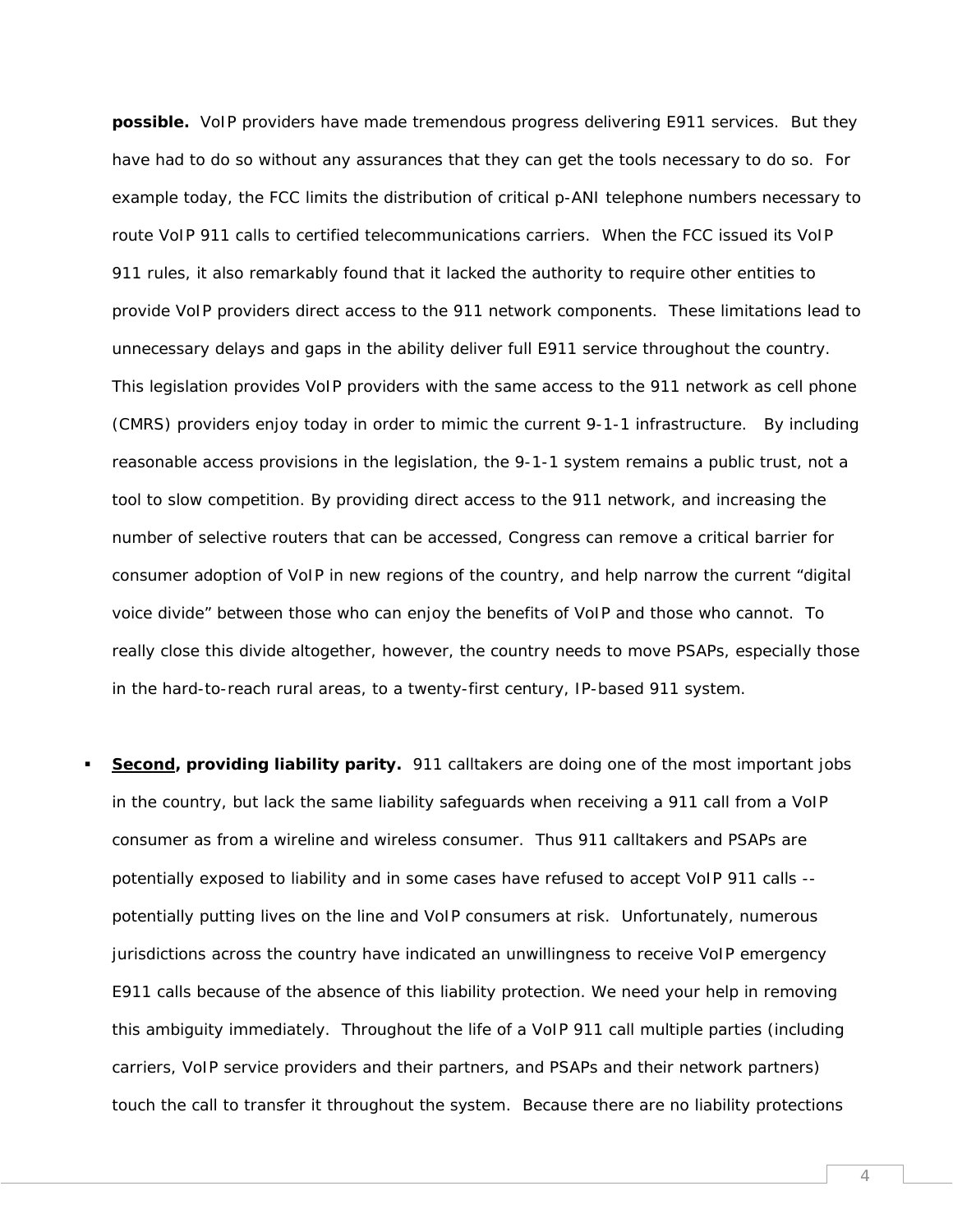for this call, VoIP providers must often shoulder 100% of the liability with each and every carrier relationship in order to complete the call. This is not the case for any other carrier (wireline or wireless) that is obligated to complete emergency 911 calls. Providing liability parity has broad support among public safety and industry groups alike. We think it's a win win – and one of the most important aspects of this legislation.

 **Third, balancing the need to protect both public safety and innovation.** The VON Coalition commends Congressman Gordon for basing the definition of VoIP used in the bill upon the FCC's definition of interconnected VoIP. It helps to draw a bright definitional line allowing progress, without broadly expanding the FCC's current authority. The FCC's definition of Interconnected VoIP tracks VoIP services that serve as a telephone replacement services. Such clarity is needed to spur further investment and innovation in the next wave of communications technologies. However, the VON Coalition would strongly oppose any effort to expand the existing definition beyond telephone replacement services because it would effectively eliminate these services in their infancy and deprive consumers of new ways to communicate over the Internet without advancing access to emergency services. There are many emerging innovative VoIP services that are not replacements for traditional home phone telephone service, have PSTN connectivity, do not create a 911 expectation, yet provide immeasurable new opportunities for businesses and consumers. We look forward to working with the committee in report language to bring additional clarity to the definition provided.

 **Fourth, preventing specific technology mandates**. This legislation, like the 911 language passed by this committee last year, and the companion bill previously passed by the Senate, includes important language preventing the application of a specific technology mandate – thus helping protect innovation in addition to public safety.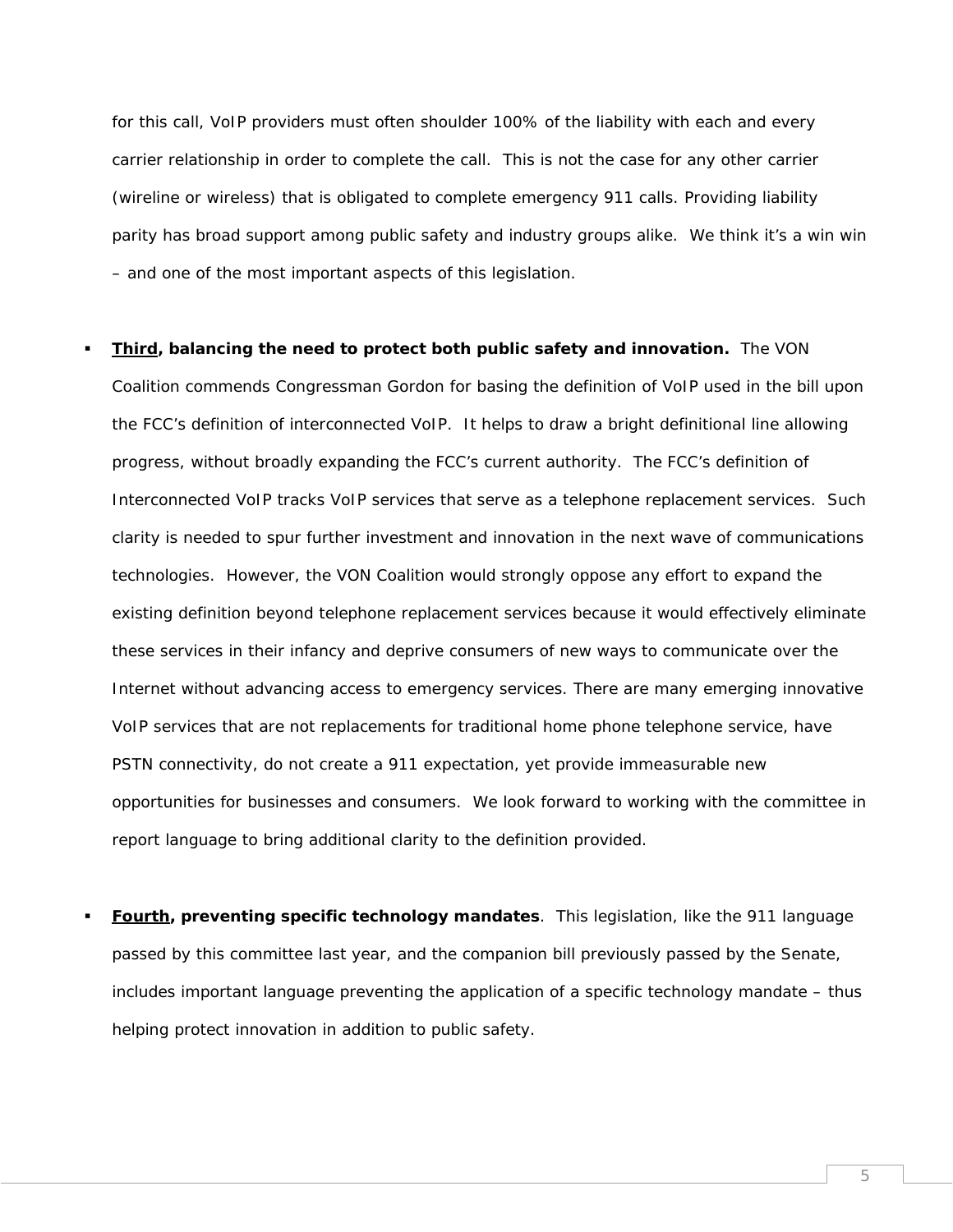#### **Fifth, extending the reach of emergency access by providing flexibility in delivery**

**method.** Unlike other 911 requirements for other types of phones, the FCC's VoIP rules require routing utilizing a specific technology (the selective router), rather than ensuring that all calls get to the correct PSAP regardless of delivery technology. We believe language should be added allowing providers to route 911 calls to the correct PSAPs using the method most likely to achieve accurate and reliable routing. While automated methods are preferable, in limited circumstances providers should be allowed to use human-assisted methods for routing of 911 calls and providing location and callback information when that method is likely more accurate or reliable than automated methods, only when the number of 911 calls routed in this fashion is minimal (e.g., 1% or less of the total 911 calls placed by subscribers to the service.) Like other types of voice service that utilize this technology, we believe it can save lives.

# **Sixth – but not least – advancing a next generation IP-based 911 network with VoIP in its core.** Trends in communications mobility and convergence have put our 9-1-1 system at a crossroads. The nation's 9-1-1 system, based on decades-old technology, cannot handle increasingly mobile and increasingly digital communications – let alone withstand disasters like Katrina. It also creates a barrier to delivering E911 service in sparsely-populated rural areas. It is based on a communications technology that most businesses have moved far beyond. There is now a growing consensus on the shortcomings of the present 9-1-1 system and the need for a new, more capable system. When we can harness the power of VoIP to transform the 911 network itself, we can help unleash a host of breakthrough emergency advances never before possible. By migrating to such a VoIP based emergency network, 911 calls might one day include:

- *Automatic language preferences.* By pre-selecting a user's language preference, an emergency call could be automatically routed to a call taker that speaks the caller's native language, potentially saving time and saving lives.
- *Pictures and video.* Getting pictures and video from cell phones at the scene of a crime or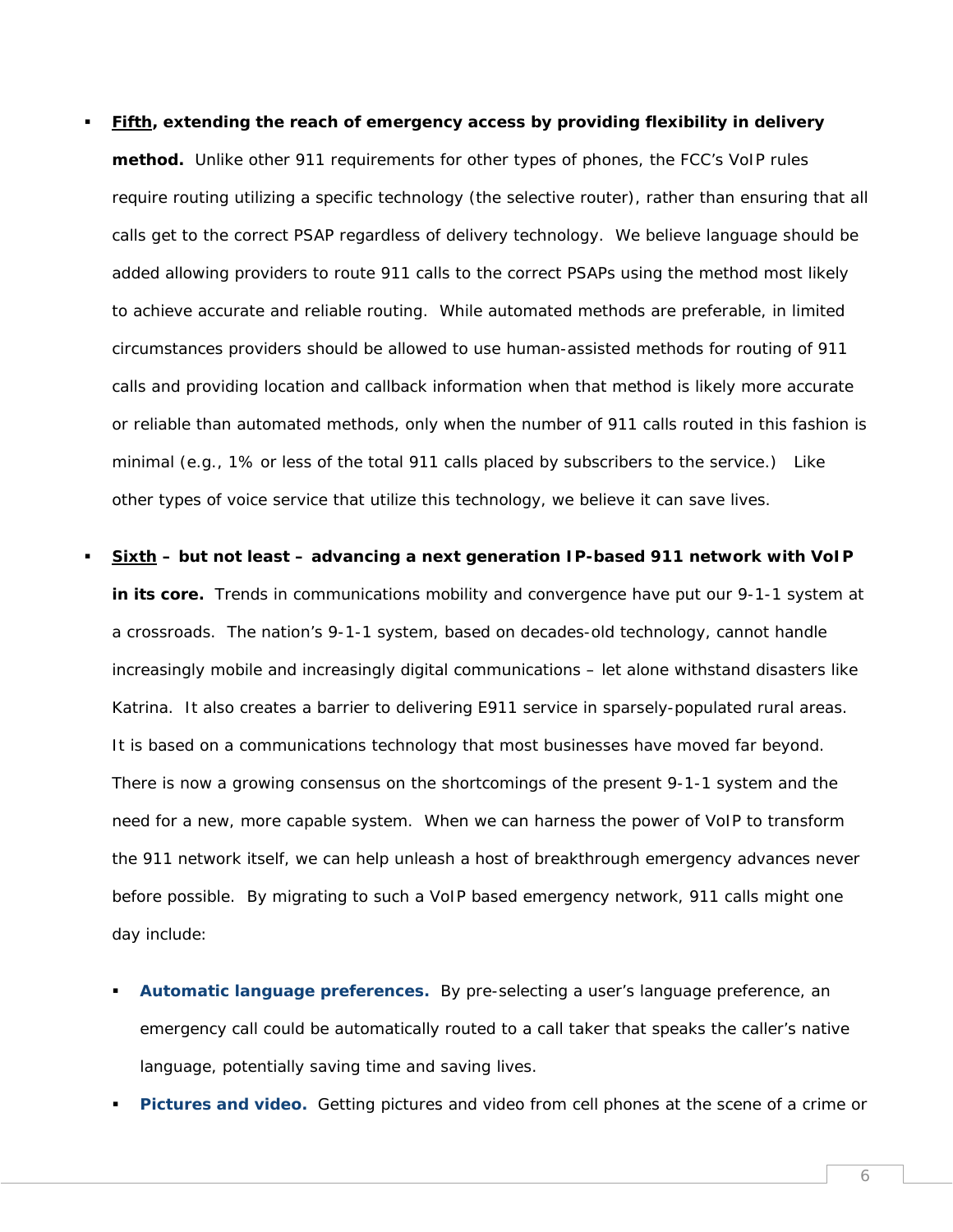in the midst of an emergency directly into the hands of first responders can further improve emergency response.

- *Information on a caller's medical status.* If consumers choose to pre-enter vital medical information (e.g., whether an Alzheimer patient lives at the registered location; the heart medicine a subscriber uses), call takers and emergency responders could access critical information that could make the difference between life and death.
- *Maps and other location specific information*. Call takers could access maps of commercial buildings or notes about hazardous on-site chemicals – data that could prove critical to emergency responders.
- *Ensure that all 911 calls can be answered.* Katrina underscored the limitations of the current 9-1-1 infrastructure. During Katrina, some 36 PSAPs went down and couldn't answer 911 calls after a single tandem failed. A VoIP enabled emergency network, using a network designed to withstand nuclear attack, allows calls to travel over any available network and for overflow calls to be rerouted just like a modern call center. For massive emergencies, such overflow could be critical. A VoIP network also allows nomadic 911 calltakers to take calls from a remote location in an emergency in the event that a primary sight is taken offline. And by converging communications over a single IP network, it means 911 can become another node in broader IP based emergency response network.

I want to close by highlighting the extent to which creating a next-generation, IP-based and VoIP-enabled 911 network needs to be a public safety priority, even surpassing attempts to juryrig today's antiquated wireline 911 network for tomorrow's technologies and services. The advent of VoIP, including interconnected VoIP services, is ushering in a new era of disaster-proof communications systems. VoIP and other IP-based communications services increasingly serve as the foundation of "survivable" networks that provide reliable and efficient connectivity in emergency situations even when key infrastructure has been disabled or destroyed. Because it operates over decentralized IP networks with redundant paths between any two points,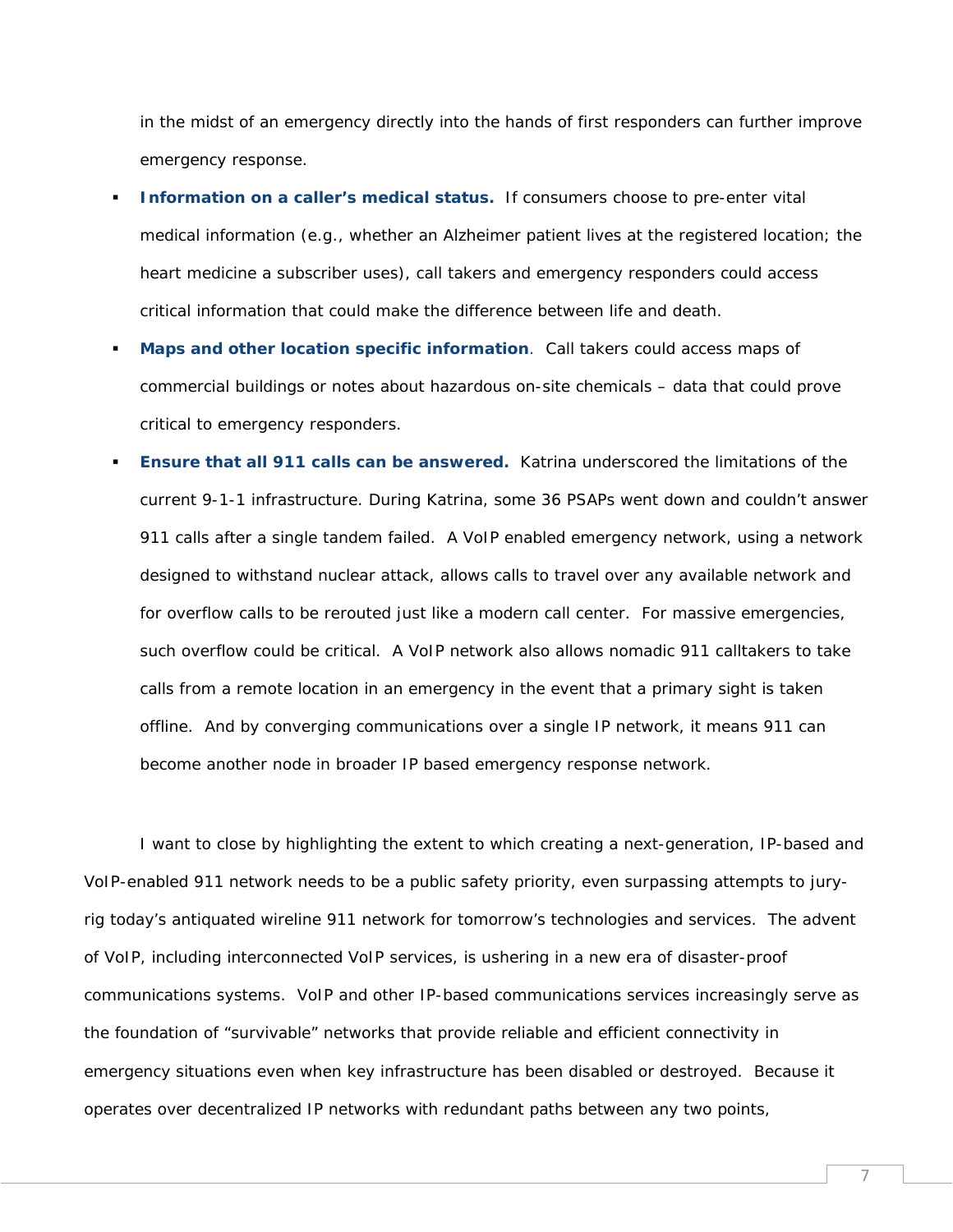interconnected VoIP service mitigates the dire consequences that can otherwise result from single points of failure.

VoIP communications have proven their resilience repeatedly in emergency situations. In an assessment issued following the September 11th attacks, the National Academies concluded that the Internet had been far more reliable than other communications networks and that network operators turned to VoIP for communications when traditional networks failed.<sup>3</sup> Likewise, the Katrina Panel, established by the FCC to prepare an independent study of the hurricane's impact on communications, issued a comprehensive report detailing the fragility and failures of traditional networks while lauding VoIP's robust capabilities and inherently redundant network design.<sup>4</sup> In particular, the Katrina Panel reported that some of the storm's devastation – service failure for more than 3 million wireline customers and key infrastructure disruptions that isolated emergency responders – could have been mitigated, and restoration facilitated, if public safety entities had redundant systems in place.<sup>5</sup>

Nomadic interconnected VoIP services also played a well-documented role during Katrina's immediate aftermath. The unique mobility and decentralized aspects of VoIP were utilized by FEMA, the Red Cross, the army, hospitals, emergency responders, for telethon call centers, and utility workers restoring service. Even in the eye of the storm, after the category 5 hurricane

 $\frac{1}{3}$  *See* National Academies, Computer Science and Telecommunications Board, THE INTERNET UNDER CRISIS CONDITIONS: LEARNING FROM SEPTEMBER 11 (2003) ("As a whole, the attacks affected Internet services very little compared with other telecommunications systems. Telephone service was disrupted in parts of lower Manhattan, and cell-phone service suffered more widespread congestion problems. Nearly one-third of Americans had trouble placing a phone call on the day of the attacks. The Internet, however, experienced only a small loss of overall connectivity and data loss, the report says. With phone service impaired, some individuals used instant messages on their wireless handheld devices and cellular phones to communicate instead. Web sites were created to distribute lists of missing persons and other information to help people try to locate loved ones.").

<sup>4</sup> *See* Independent Panel Reviewing the Impact of Hurricane Katrina on Communications Networks, Report and Recommendations to the Federal Communications Commission (June 12, 2006) (reprinted as Appendix B to *Recommendations of the Independent Panel Reviewing the Impact of Hurricane Katrina on Communications Networks*, Notice of Proposed Rulemaking, 21 FCC Rcd. 7320 (2006)).

<sup>5</sup> *See id.* at 8, 23.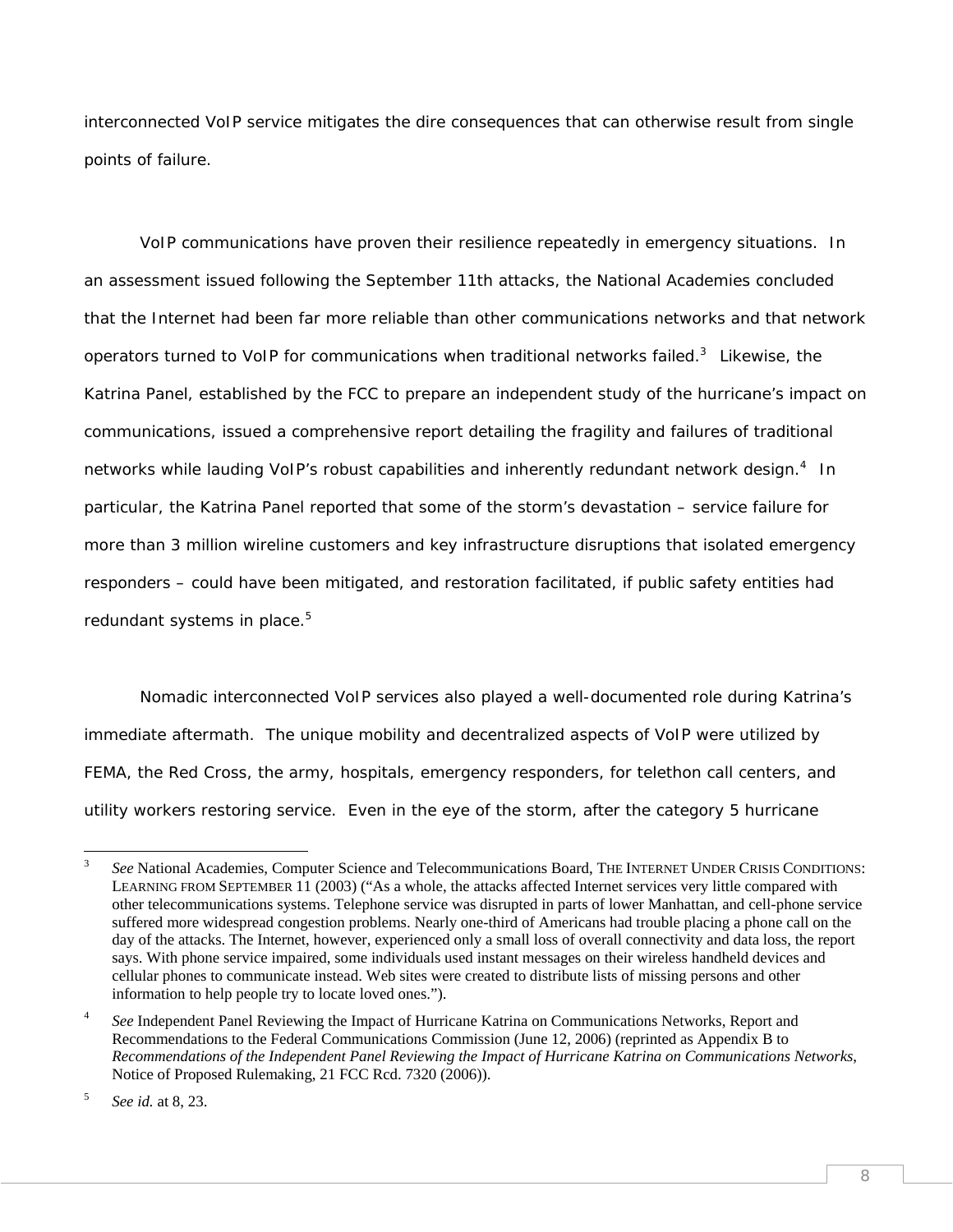disabled completely the New Orleans city government's telephone network and all other communications systems, the New Orleans Mayor was able to utilize a nomadic interconnected VoIP phone to call to President Bush and to coordinate the efforts of state and local authorities. The Mayor's staff was able to deploy interconnected VoIP "virtually" by downloading software to several laptops and establishing several VoIP accounts. For five critical days following the storm, this interconnected VoIP connection provided the Mayor's only reliable outside contact.<sup>6</sup>

The success and promise of interconnected VoIP in the face of actual emergencies demonstrates the public safety advantages of nomadic VoIP. Indeed across the country states, local communities, and federal agencies have adopted interconnected VoIP communications systems since September 11th and Katrina in order to provide more capable emergency communications.

- In Tammany Parish, Louisiana where Katrina destroyed the tandem serving the PSAP and virtually all other wireline infrastructure – parish officials have converted to an IPbased public safety communications system that, among other things, incorporates network redundancies allowing the PSAP to connect with other PSAPs in the region independent of the 911 tandem.
- The state of Washington's Emergency Management Division has created a self-contained mobile command post that relies on satellite-connected nomadic interconnected VoIP to provide communications capability on a moment's notice in disaster recovery situations.<sup>7</sup>
- The Arizona state government implemented an interconnected VoIP communication systems in each of its 114 state agencies – and now has new capabilities in an emergency not previously possible. $^8$

1

9

<sup>6</sup> *See* Christopher Rhoads, Cut Off: At Center of Crisis, City Officials Faced Struggle to Keep in Touch, WALL STREET JOURNAL (Sept. 9, 2005) (*available at http://www.von.org/usr\_files/Katrina%20-%20WSJ%20-- %20Cut%20off%20Mayors%20office%20uses%20VoIP%209-9-05.pdf*).

<sup>7</sup> *See* Placing Cost Effective VoIP Satellite Communication in the Hands of our Emergency First Responders (Feb. 24, 2006) (*available at http://news.thomasnet.com/companystory/478586*).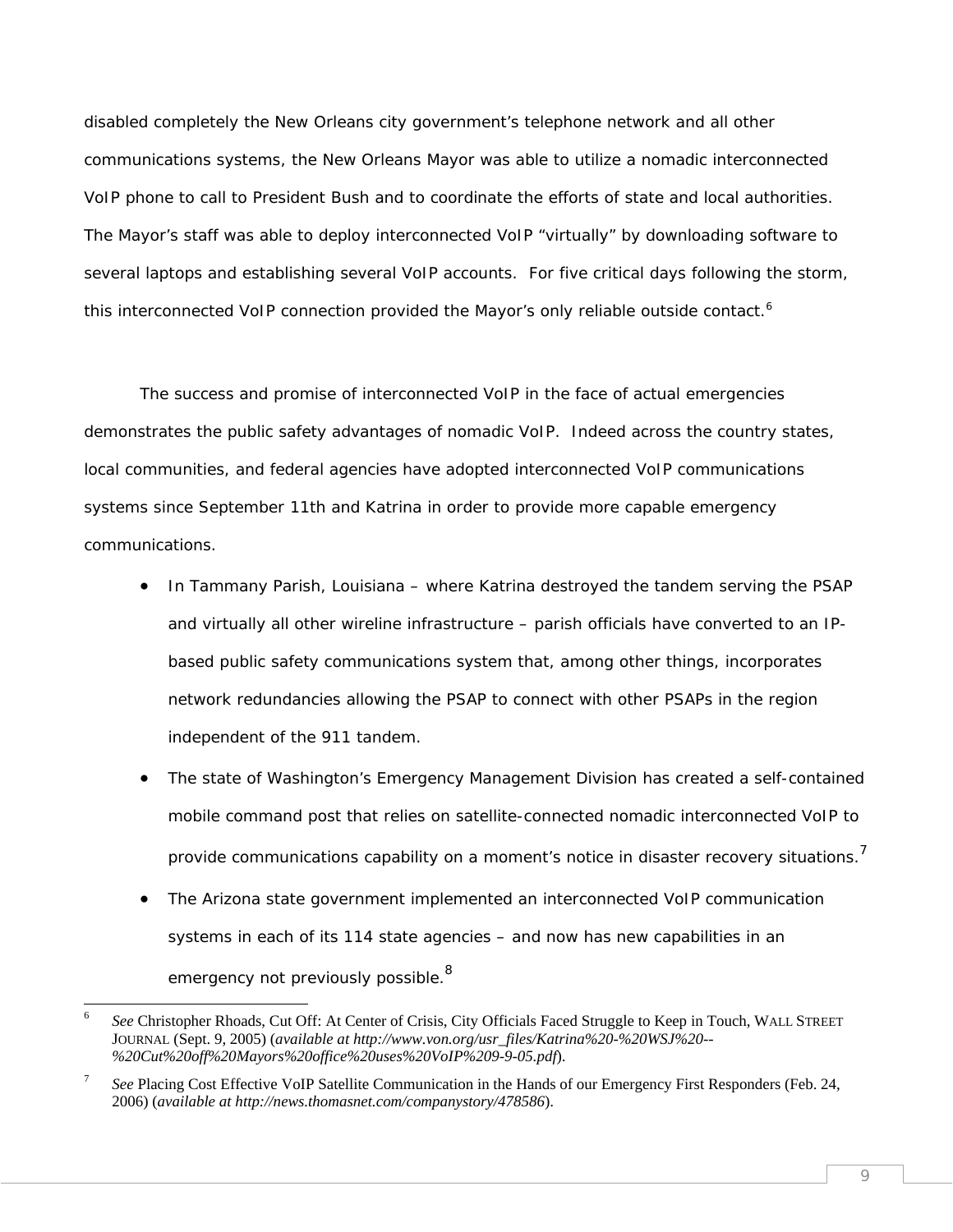- The State of Georgia has launched a statewide interoperable public safety network based on VoIP to allow interoperability between radio, 911, and other public safety networks.<sup>9</sup>
- In southern Florida, not only does the state emergency management agency utilize VoIP for its disaster assistance, but small businesses in Florida<sup>10</sup> too have turned to nomadic VoIP because when phone lines go down in a hurricane, small businesses can maintain communications with clients simply by plugging their phone into any working broadband connection – or booting up a laptop in a Starbucks and be back in business.

Federal agencies are taking advantage of the innovative power and public safety potential of interconnected VoIP communications as well:

- The Department of Homeland Security has recognized the central role that VoIP can play in disaster response and recovery, and has put together an effort involving public safety and industry experts to explore the critical public safety communications needs that IPbased systems can serve.<sup>11</sup>
- In the wake of 9/11, the Department of Commerce converted its outdated analog phone system to an agency-wide interconnected VoIP system to enhance its ability to make emergency broadcasts similar to a "reverse 911"; depending on the nature of a

8 *See* Dan Tynan, Arizona Hears the Call of IP Telephony, Government Computer News (Aug. 29, 2005).

<sup>9</sup> The Georgia Office of Homeland Security/Georgia Emergency Management Agency (OHS/GEMA) asked the Georgia Tech Research Institute (GTRI) to help implement a statewide communications system that enables interoperability among public-safety agencies by taking advantage of VoIP's inherent advantages and enabling first responders to use

their existing equipment.<br>
<sup>10</sup> See "VoIP provides small business with a defense against hurricane damage", June 12 2006, Sun-Sentinel<br>
<sup>11</sup> The Department of Hamaland Sequity goundtable found that IP based autama have equ

<sup>11</sup> The Department of Homeland Security roundtable found that IP-based systems have several critical disaster-recovery applications, including: radio system connections (*i.e.,* connect communications center to a mountain top transmitter); radio system to radio system interface (*i.e.,* connecting two or more radio systems via a VoIP link); dispatch interface (*i.e.*, using VoIP to enable dispatchers to communicate with each other); bridging systems (*i.e.,* using VoIP to connect radio systems that do not support direct interconnection); system and subscriber unit interfaces (*i.e.,* communications from radio system to radios, PDAs, wireless laptops, or direct communications among such devices, in the event of infrastructure failure). *See* Department of Homeland Security, Office for Interoperability and Compatibility, Roundtable on Public Safety Interoperability and Voice Over Internet Protocol (2007) (*available at http://www.safecomprogram.gov/NR/rdonlyres/F5097180-FD4C-463A-8050-*

*F24489853ED7/0/2ndRoundtableonPublicSafetyInteroperabilityandVoIPmeetingreport.pdf*).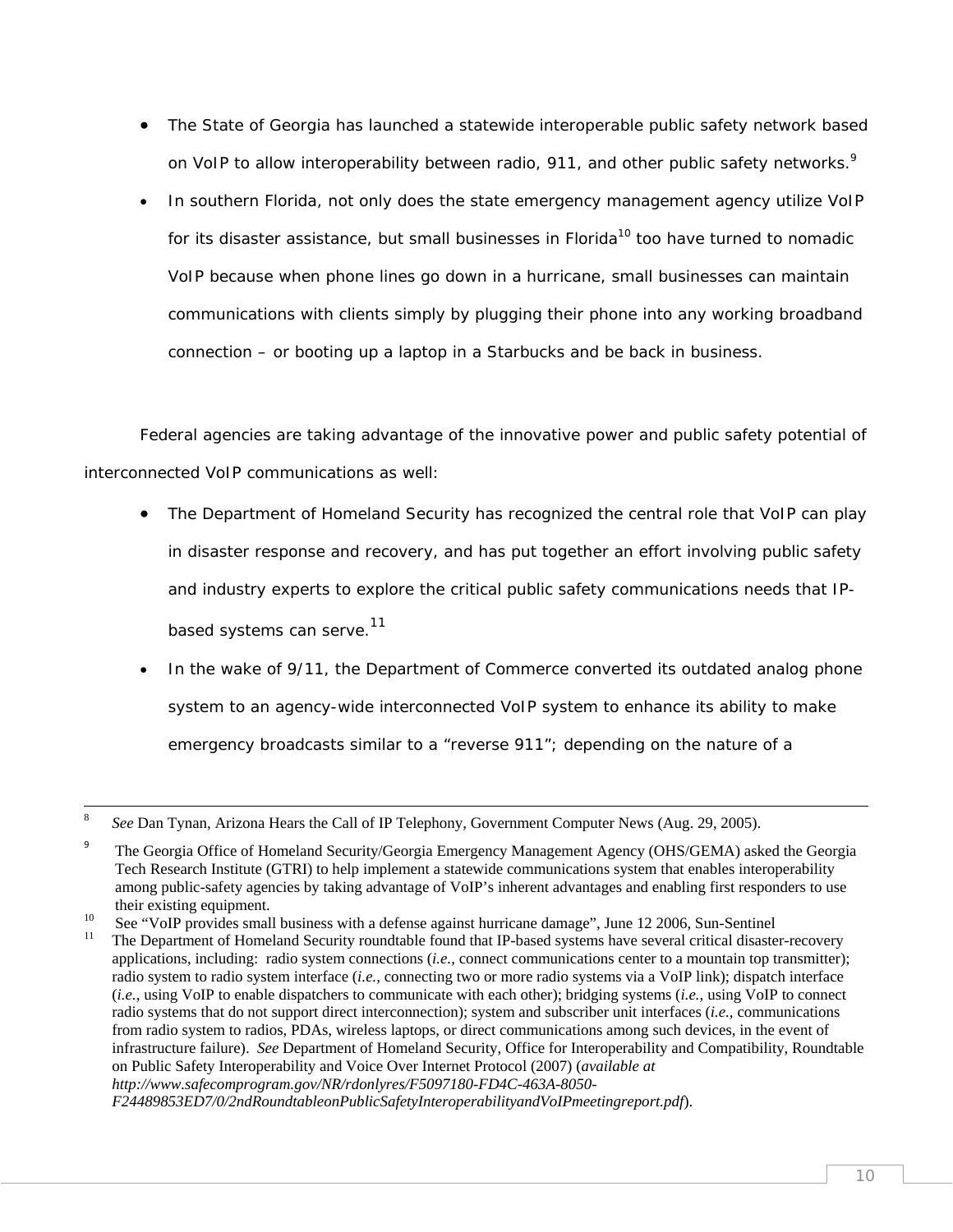particular emergency situation, Commerce officials can direct voice, text, or data information to all employees or to specified subgroups.

• From our nation's air craft carriers, to our troops in Iraq – VoIP has extended the reach of, and improved communications options for this country. Indeed, even Congress has recognized VoIP's fundamental role in interoperable communications for use in disasterrecovery by passing legislation signed into law earlier this year modifying NTIA's \$1 billion interoperable communications grant program by clarifying that IP-based solutions are eligible targets for funding.<sup>12</sup>

The VoIP communications industry is justifiably proud of the technology's achievements in the public safety arena, and it continues to make emergency services a key priority. Yet in light of interconnected VoIP's impressive track record and largely untapped public safety potential, VoIP providers need this committee's help in advancing legislation to remove the barriers that can make these vital public safety technologies available in more regions and in more ways.

This legislation would help further accelerate VoIP 911 solutions by providing direct access to the 9-1-1 network, enabling equivalent liability relief for call-takers, maintaining a bright-line on covered services, and requiring a national plan for a next generation 9-1-1 system. It represents an important recognition that fostering complete and comprehensive solutions for the delivery of 9- 1-1 calls by VoIP providers is important for consumers and industry alike. Given the urgency of the issue, we are calling on this committee to act quickly to ensure workable 911 and E911 solutions for VoIP.

<sup>12</sup> 12 *See* Pub. L. No. 110-53, Implementing Recommendations of the 9/11 Commission Act of 2007, § 2201 ("Nothing in this section shall be construed or interpreted to preclude the use of funds under this section by any public safety agency for interim or long-term Internet Protocol-based interoperable solutions.").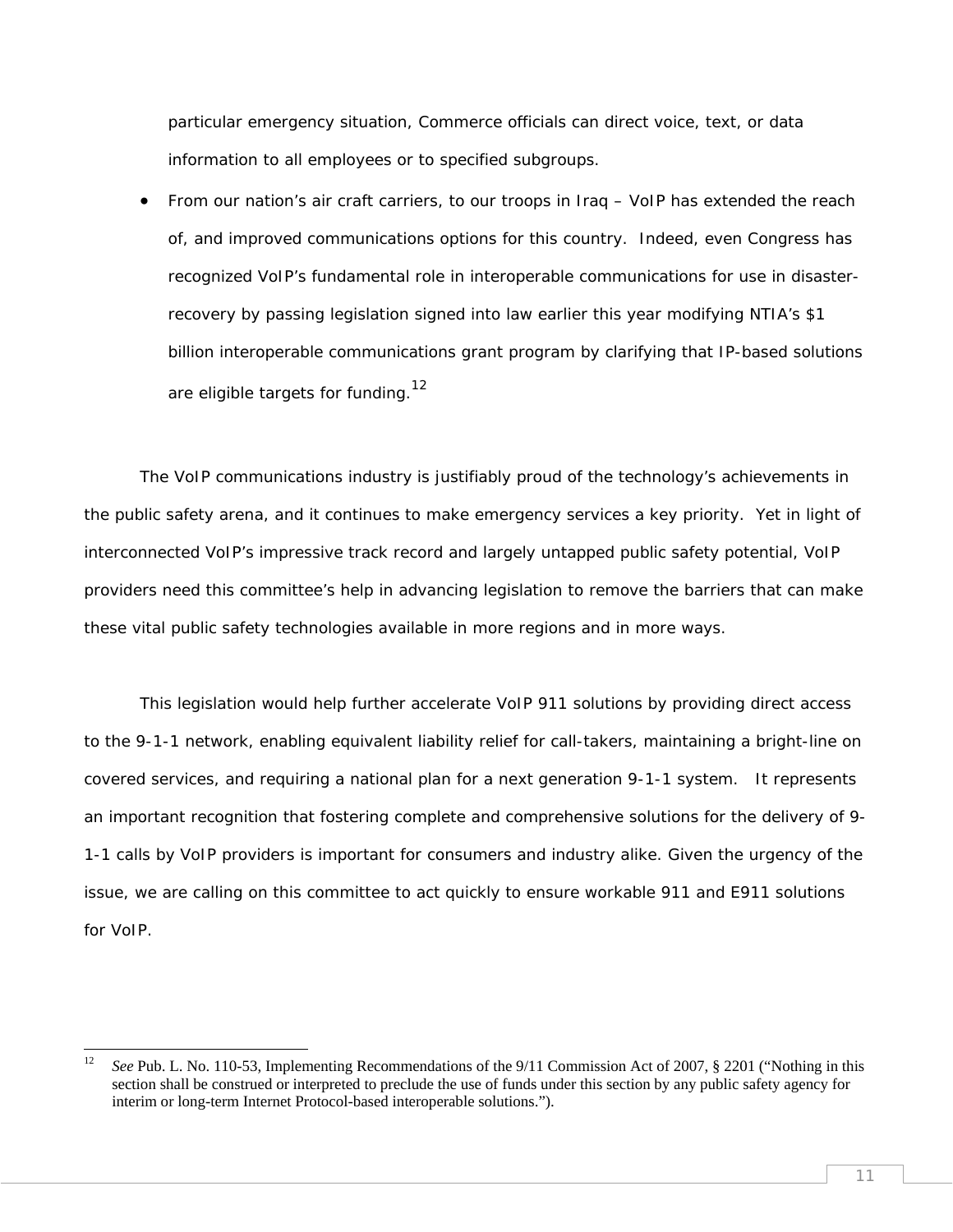The VON Coalition would again like to thank this Committee for its leadership on VoIP. With continued leadership from this Committee, the VON Coalition believes that the potential for an immense new wave of VoIP-led technological innovation is at your doorstep. The VON Coalition looks forward to working with you to achieve this bright future.

Thank you very much. I am happy to answer questions.

$$
# \# \#
$$